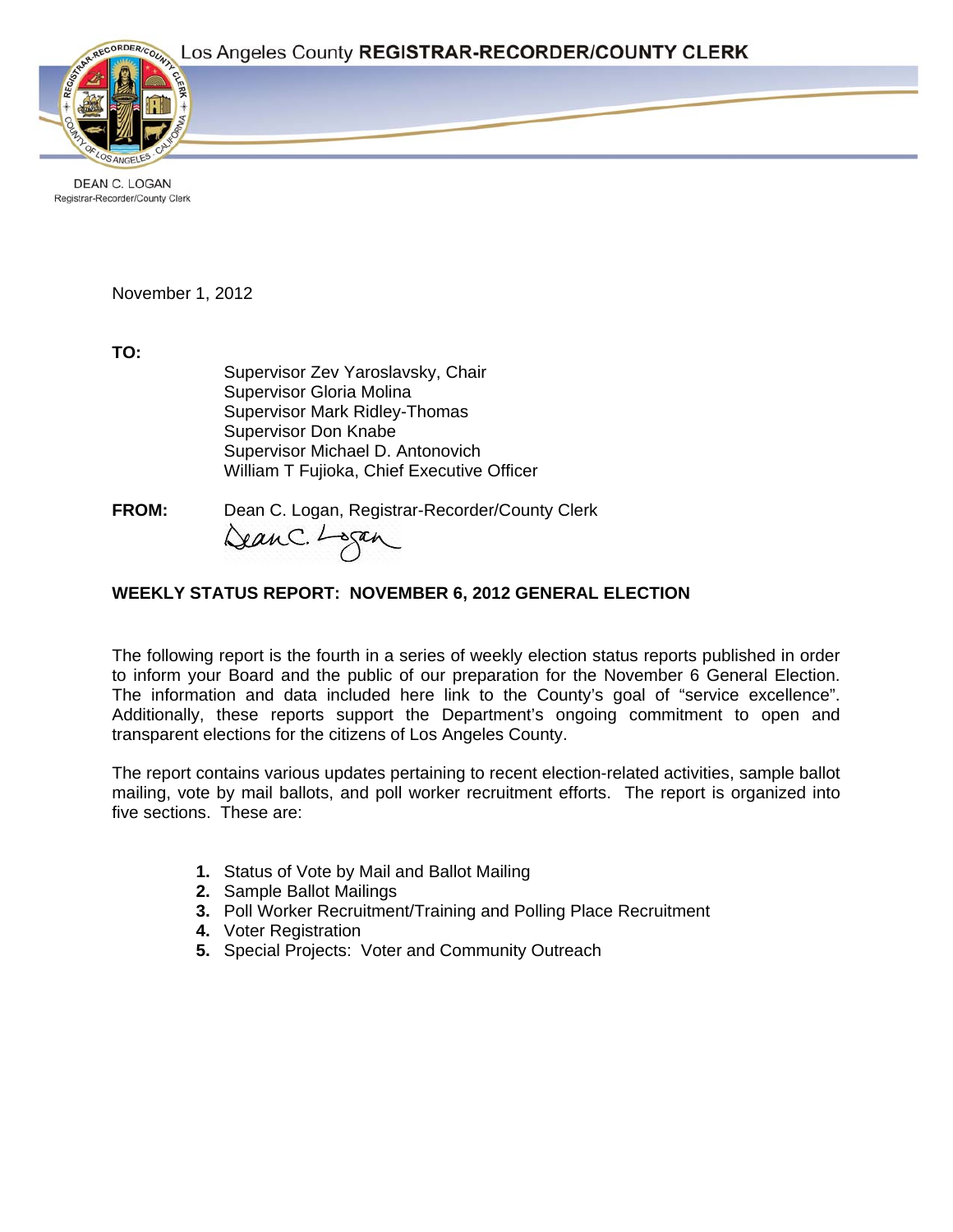## **1. Status of Vote by Mail and Ballot Mailing**

The mailing of Vote By Mail (VBM) ballots began Tuesday, October 9, the first day provided under the Elections Code. Including Permanent Vote By Mail (PVBM) voters, we have issued a record **1,524,381** requested VBM ballots and received back **461,318**.

In-person early voting is now available at Norwalk headquarters through Election Day and we are keeping our doors open this weekend to accommodate voters. Office hours on Saturday and Sunday will be from 8 a.m. to 4 p.m. Since last week, we have seen nearly **6,000** voters take advantage of the in-person early voting option.

**Tuesday, October 30 was the last day to request a Vote By Mail ballot for this election.**  Request forms are provided on the back cover of the Official Sample Ballot booklet and online at www.lavote.net. Voted ballots must be received by our office or returned at any polling place in the County by the 8:00 p.m. close of polls on Election Day.

### **Military and Overseas Voting**

Our office begins processing Special Vote By Mail applications for uniformed service members and citizens living outside the United States sixty days prior to an election. We mailed **29,464**  military and overseas ballots and have received **6,891** ballots to date.

### **2. Sample Ballot Mailings**

We have mailed nearly **4.5 million** Sample Ballot booklets to voters across Los Angeles County. Our supplemental mailing began last week to those who registered after Sample Ballot mailing began. Sample Ballots are also available online through our poll look up feature on www.lavote.net. Voters can view and download their Sample Ballot online in any of the nine languages offered, as required by federal law.

For the 16,000 voters who have subscribed to receive their Sample Ballots electronically, links to view and download their Sample Ballot from our website were e-mailed on October 1. This paperless option helps reduce printing and mailing costs.

#### **3. Poll Worker Training/Recruitment and Polling Place Recruitment**

Inspector Supply Pickup (ISPU) was last weekend in 74 locations throughout the county. Overall, 92% of Inspectors picked up their supplies last weekend. Will-call service is available to those who were unable to pick up their supplies on their assigned day. Will-call is open through November 1 at the Election Operations Center in Santa Fe Springs.

#### **Training:**

Poll worker training continues throughout the County until November 4, 2012. During this period the RR/CC Poll Worker Training Unit will conduct a total of **445 training sessions** for Inspectors and Clerks. Supplemental online training is also available to all poll workers for completion prior to Election Day.

#### **Polling Places:**

Polling place recruitment is complete. All of the **4,621** required polling places have been confirmed for the November election. Since the Official Sample Ballots were sent to voters, there have been 32 changes in polling locations, and postcard notices have been sent to make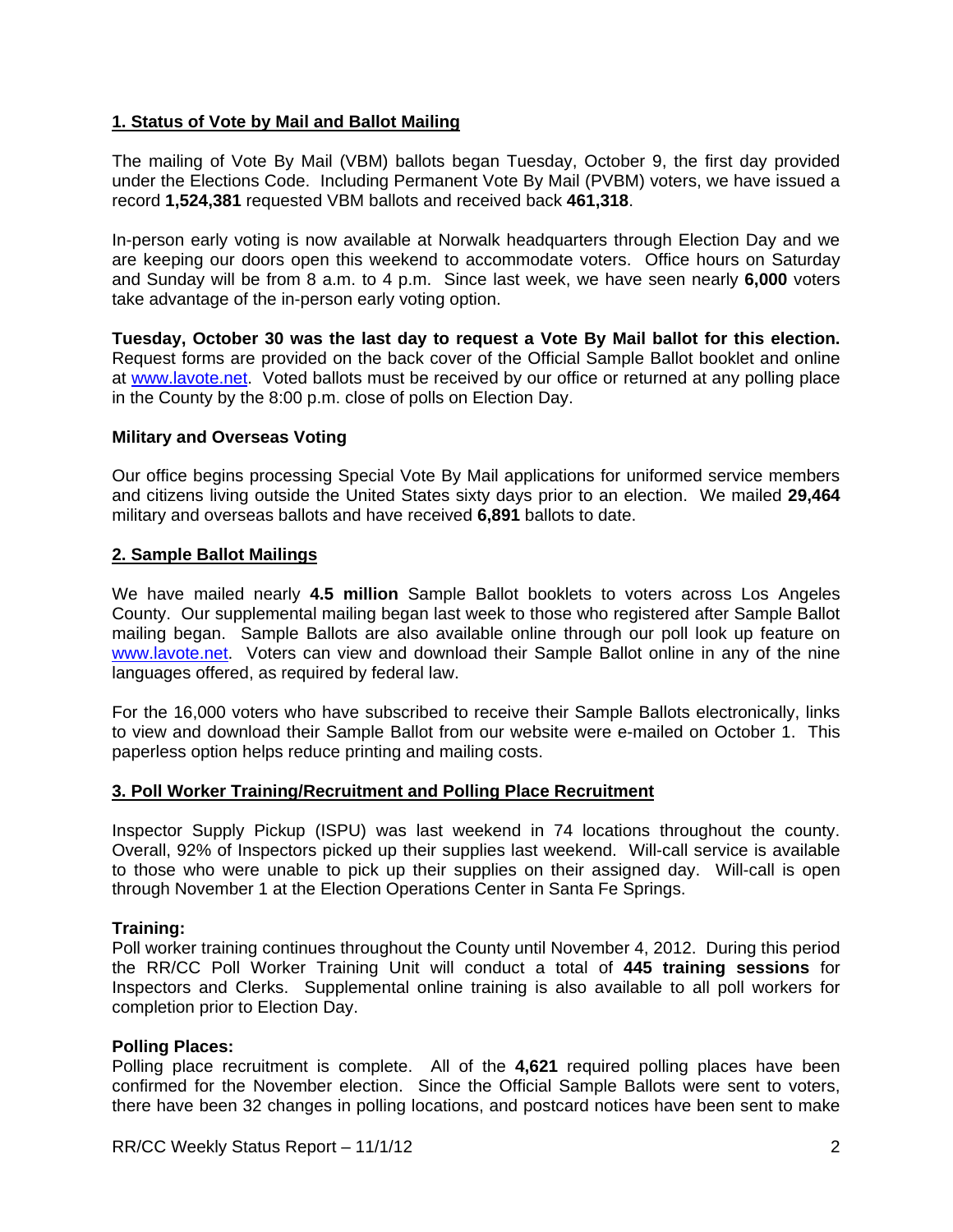voters aware of the change in their polling place. Additionally, robo calls will begin running this weekend to voters impacted by poll location changes.

| <b>Polling Places By Supervisorial District</b><br>November 6, 2012 General Election |                   |     |                              |            |                   |        |  |  |
|--------------------------------------------------------------------------------------|-------------------|-----|------------------------------|------------|-------------------|--------|--|--|
|                                                                                      | <b>District 1</b> |     | <b>District 2 District 3</b> | District 4 | <b>District 5</b> | Totals |  |  |
| <b>Required</b>                                                                      | 784               | 856 | 937                          | 1,032      | 1,015             | 4,621  |  |  |
| <b>Confirmed</b>                                                                     | 784               | 856 | 937                          | 1,032      | 1,015             | 4,621  |  |  |
| <b>Postcard Pcts.</b>                                                                | 6                 | 9   | 8                            | 5          | 4                 | 32     |  |  |

### **Poll Workers:**

For the November 6, 2012 General Election, we require more than 25,000 Clerks, Inspectors and Coordinators to staff our 4,621 polling places. Our recruitment efforts began several weeks ago and are nearly complete.

| <b>Poll Worker Recruitment Report</b><br>November 6, 2012 General Election |                  |               |               |                |  |  |
|----------------------------------------------------------------------------|------------------|---------------|---------------|----------------|--|--|
|                                                                            | Oct <sub>5</sub> | <b>Oct 16</b> | <b>Oct 23</b> | <b>Oct 31</b>  |  |  |
| <b>Inspectors</b>                                                          |                  |               |               |                |  |  |
| Required                                                                   | 4,621            | 4,621         | 4,621         | 4,621          |  |  |
| Recruited                                                                  | 4,602            | 4,616         | 4,615         | 6,614          |  |  |
| Outstanding                                                                | 19               | 5             | 6             | 7              |  |  |
|                                                                            |                  |               |               |                |  |  |
| <b>Clerks</b>                                                              |                  |               |               |                |  |  |
| Required*                                                                  | 16,922           | 17,870        | 16,922        | 16,922         |  |  |
| Confirmed                                                                  | 15,877           | 17,146        | 21,197        | 22,083         |  |  |
| Outstanding*                                                               | 1,045            | 724           | 12            | 10             |  |  |
| <b>Coordinators</b>                                                        |                  |               |               |                |  |  |
| Required                                                                   | 350              | 350           | 350           | 350            |  |  |
| Confirmed                                                                  | 350              | 350           | 350           | 350            |  |  |
| Outstanding                                                                | 0                | 0             | 0             | $\overline{0}$ |  |  |
|                                                                            |                  |               |               |                |  |  |
| <b>Special Recruitment</b>                                                 |                  |               |               |                |  |  |
| <b>County Employees</b>                                                    | 2,728            | 3,208         | 3,609         | 3,735          |  |  |
| Multilingual PW                                                            | 6,067            | 8,663         | 9,442         | 9,745          |  |  |
| <b>Students</b>                                                            | 2,004            | 3,481         | 4,033         | 4,102          |  |  |

**\*NOTE**: Required number of Clerks may fluctuate due to multilingual requirements. Number of outstanding Clerks based on number of pollworkers required for Boards of 2 and 3 only.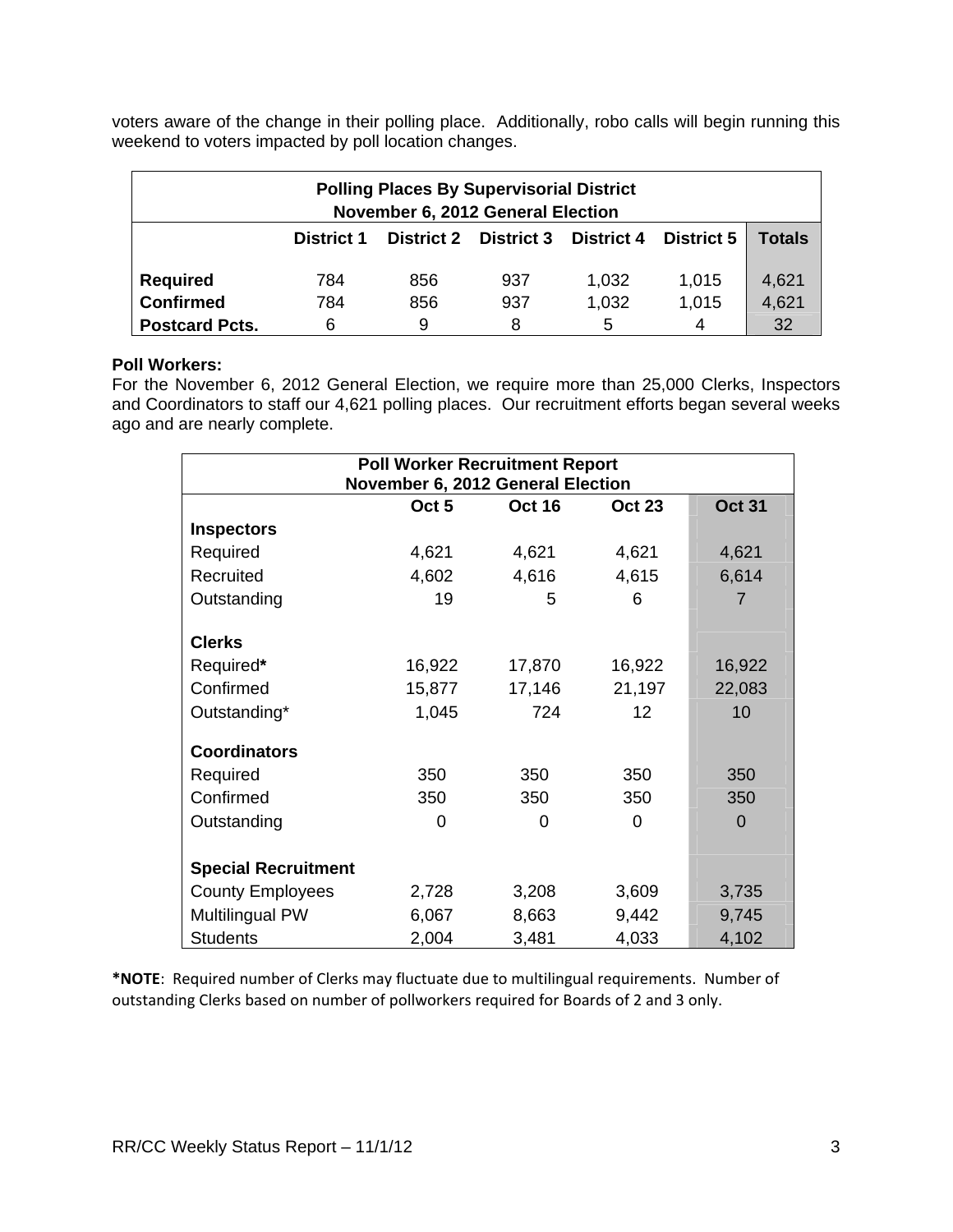## **4. Voter Registration**

The last day to register to vote for participation in the General Election was Monday, October 22. We received approximately 200,000 voter registration transactions in the final days leading up to the deadline. Our office feverishly worked last week to make sure all of the eligible registrants were updated in our system in time for the election. To date, there are **4,769,040** registered voters in Los Angeles County. We currently have more voters in Los Angeles County than 42 states. The following tables show the distribution of active voters across the five Supervisorial districts and by age.

| <b>Voter Registration Totals by District</b><br>November 6, 2012 General Election |                         |  |  |  |
|-----------------------------------------------------------------------------------|-------------------------|--|--|--|
|                                                                                   | <b>October 31, 2012</b> |  |  |  |
| District 1                                                                        | 785,507                 |  |  |  |
| District 2                                                                        | 886,201                 |  |  |  |
| District 3                                                                        | 1,020,714               |  |  |  |
| District 4                                                                        | 1,040,645               |  |  |  |
| District 5                                                                        | 1,033,623               |  |  |  |
| Countywide                                                                        | 4,769,040               |  |  |  |

| <b>Voter Registration by Age</b><br><b>November 6, 2012 General Election</b> |                         |  |  |  |
|------------------------------------------------------------------------------|-------------------------|--|--|--|
| Age                                                                          | <b>October 31, 2012</b> |  |  |  |
| 18-29                                                                        | 1,028,475               |  |  |  |
| $30 - 39$                                                                    | 811,696                 |  |  |  |
| $40 - 49$                                                                    | 817,799                 |  |  |  |
| 50-59                                                                        | 842,583                 |  |  |  |
| 60-69                                                                        | 606,700                 |  |  |  |
| 70-79                                                                        | 314,290                 |  |  |  |
| Over 80                                                                      | 235,156                 |  |  |  |

# **5. Special Projects: Voter and Community Outreach**

In order to empower the voters of Los Angeles County, our office held a "Know Your Rights" webinar earlier today at 10:00 a.m. We sent an e-mail blast to voters and our partners in the community to promote this enriching event. The webinar covered voter ID laws, electioneering, language assistance, and voter intimidation. It also provided contact information to the voter hotline and to report voter fraud.